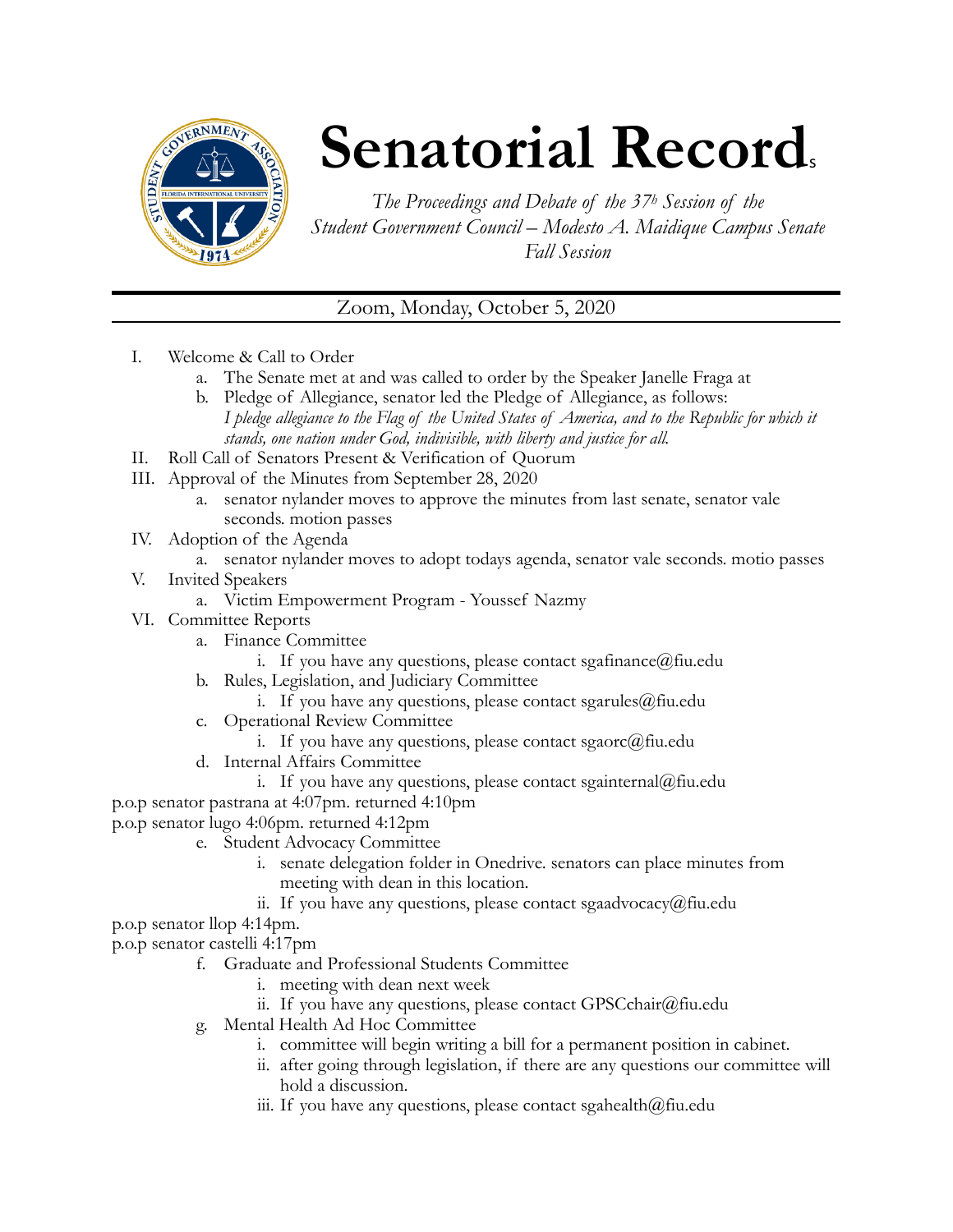## VII. Executive Board Reports

- a. Senate Speaker Fraga
	- i. Senator Retreat
		- 1. Saturday, October 17, 2020
			- a. 12-2 pm
		- ii. New Senators were added to committees

| Finance             | Rules             | IORC                                | Internal Affairs   | <b>Student Advocacy</b> | <b>IGPSC</b>     |
|---------------------|-------------------|-------------------------------------|--------------------|-------------------------|------------------|
| Giacomo Natteri     | Ari Salzman       | Ivette Borges                       | Carlos Ortiz       | Amanda Ramirez          | Nitya Ramalingam |
| Sergio Reyes        | Karla Sofia Perez | Marilyn Gonzalez                    | Elisabeth Nylander | Rafael Vazquez          | Kamila Fernandez |
| Nicholas Pastrana   | Julio Burgos      | Jordan Morejon Castell Isabela Llop |                    | <b>Ashley Nunez</b>     | Sandro Alvarez   |
| Kristina Khudiakova | Jocelyn Correa    | Hiba Khalil                         | Brianna Pumariega  | Cristhofer Lugo         | Christian Perez  |
| David Torrens       | Damian Badia      | Nicholas Velazquez                  | Amelia Raudales    | Sophonie Rosier         | Shahnawaz Rafi   |
|                     | Cristina Vale     |                                     |                    | Salma Atassi            | Damarcus Snipes  |
|                     | James Magee       |                                     |                    | Fiorella Biagioni       |                  |

- i. If you have any questions, please email sgaspeaker@fiu.edu
- a. Speaker Pro Tempore Gomez

1.

- i. BSU resolution coming up today
- ii. importance of pronoun use presentation can hopefully come to senate within the next few meetings
- ii. If you have any questions, please email sgaprotemp@fiu.edu
- b. President Valdes
	- i. If you have any questions, please email sgapres $@$ fiu.edu
- c. Vice President Ibarria
	- i. if you have any questions, please email sgavp $(\partial \Omega)$ fiu.edu
- d. Comptroller Rubido
	- i. If you have any questions, please email sgacomptroll@fiu.edu
- e. Chief Justice De La Osa
	- i. If you have any questions, please email sgajud@fiu.edu

### VIII.Special Orders

- a. none
- IX. Vetoed Legislation
	- a. none
- X. Second Readings

#### a. none

- XI. Unfinished Business
- XII. New Business
	- a. SR 3705
		- i. senator lugo moves to enter discussion period, senator perez seconds. motion passes
		- ii. senator lugo moves to extend discussion period for 5 minutes, senator ortiz seconds.
		- iii. senator vale moves to extend discussion by 2 minutes, senator ramirez seconds.
		- iv. speaker pro temp gomez moves to extend discussion by 2 minutes, motion fails
		- v. senator correa moves to divide the house, speaker pro temp gomez seconds. motion passes
		- vi. speaker pro temp gomez moves to extend discussion by 2 minutes, motion fails
		- vii.speaker pro temp gomez moves to extend discussion by 1 minute, motion fails